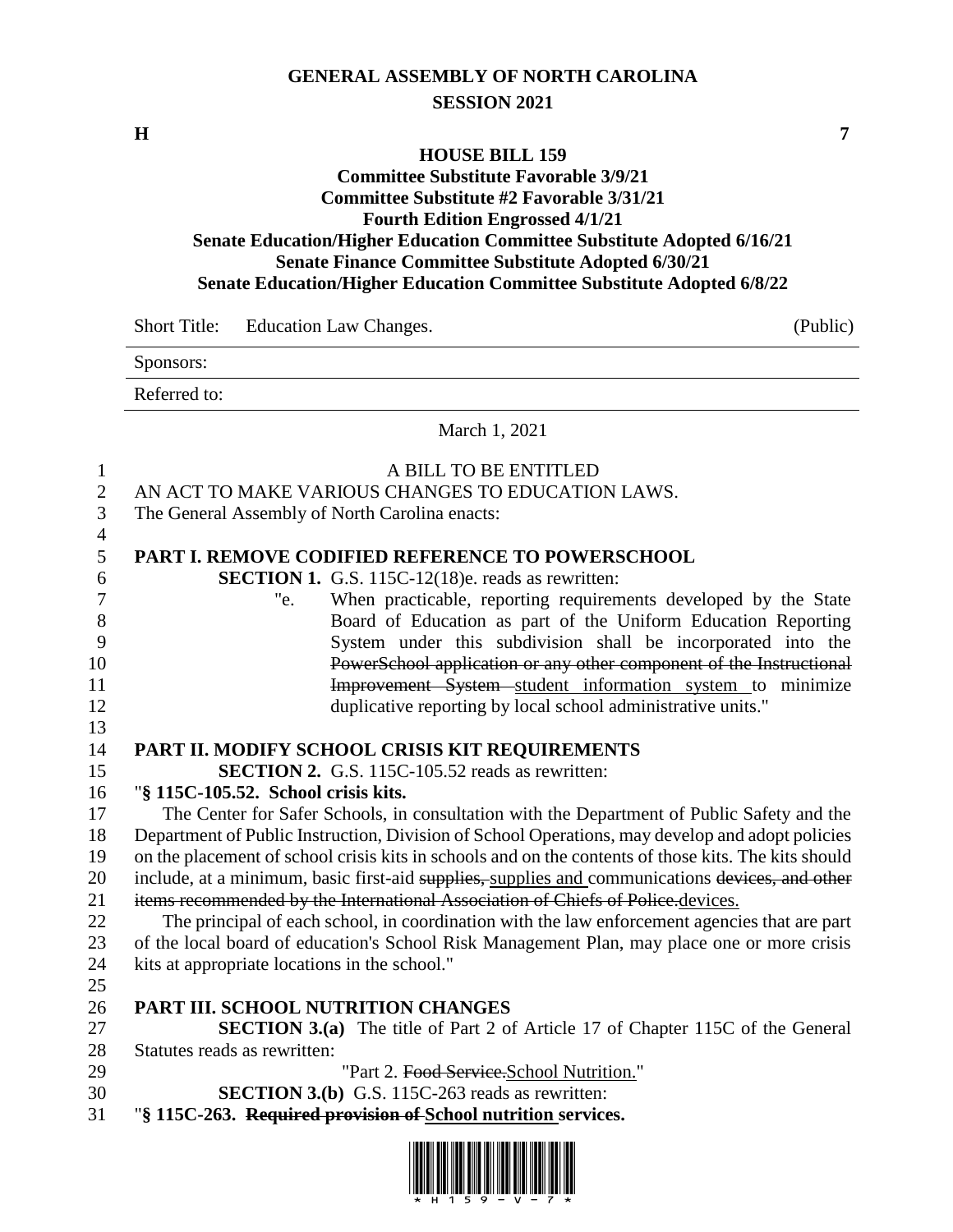|                        |                                                                                                                                                                                                                                                                                               |                                                                                                 | <b>General Assembly Of North Carolina</b>                                                                                                                                                      | <b>Session 2021</b> |  |
|------------------------|-----------------------------------------------------------------------------------------------------------------------------------------------------------------------------------------------------------------------------------------------------------------------------------------------|-------------------------------------------------------------------------------------------------|------------------------------------------------------------------------------------------------------------------------------------------------------------------------------------------------|---------------------|--|
| $\mathbf{1}$<br>2<br>3 | As a part of the function of the public school system, local boards of education shall<br>(a)<br>provide to the extent practicable school food nutrition services in the schools under their<br>jurisdiction. All school food-nutrition services made available under this authority shall be |                                                                                                 |                                                                                                                                                                                                |                     |  |
| $\overline{4}$         |                                                                                                                                                                                                                                                                                               |                                                                                                 | provided in accordance with standards and regulations recommended by the Superintendent of                                                                                                     |                     |  |
| 5                      |                                                                                                                                                                                                                                                                                               |                                                                                                 | Public Instruction and approved by the State Board of Education. federal guidelines established                                                                                                |                     |  |
| 6                      |                                                                                                                                                                                                                                                                                               |                                                                                                 | by the Food and Nutrition Service of the United States Department of Agriculture.                                                                                                              |                     |  |
| $\boldsymbol{7}$       | (b)                                                                                                                                                                                                                                                                                           |                                                                                                 | The State Board of Education may adopt rules regulating the provision of school                                                                                                                |                     |  |
| $8\,$                  |                                                                                                                                                                                                                                                                                               |                                                                                                 | nutrition services that impose additional restrictions that are not inconsistent with the federal                                                                                              |                     |  |
| 9                      | guidelines."                                                                                                                                                                                                                                                                                  |                                                                                                 |                                                                                                                                                                                                |                     |  |
| 10                     |                                                                                                                                                                                                                                                                                               |                                                                                                 | <b>SECTION 3.(c)</b> G.S. 115C-264 reads as rewritten:                                                                                                                                         |                     |  |
| 11                     |                                                                                                                                                                                                                                                                                               |                                                                                                 | "§ 115C-264. Operation.                                                                                                                                                                        |                     |  |
| 12<br>13               | (a)                                                                                                                                                                                                                                                                                           |                                                                                                 | In the operation of their public school nutrition programs, the public schools Local                                                                                                           |                     |  |
| 14                     |                                                                                                                                                                                                                                                                                               |                                                                                                 | boards of education operating school nutrition programs shall participate in the National School<br>Lunch Program established by the federal government. The program-School nutrition programs |                     |  |
| 15                     |                                                                                                                                                                                                                                                                                               |                                                                                                 | shall be under the jurisdiction of the Division of School Support, Child Nutrition Services                                                                                                    |                     |  |
| 16                     |                                                                                                                                                                                                                                                                                               |                                                                                                 | Nutrition of the Department of Public Instruction and in accordance with federal guidelines as                                                                                                 |                     |  |
| 17                     |                                                                                                                                                                                                                                                                                               |                                                                                                 | established by the Food and Nutrition Service of the United States Department of                                                                                                               |                     |  |
| 18                     | Agriculture. Instruction.                                                                                                                                                                                                                                                                     |                                                                                                 |                                                                                                                                                                                                |                     |  |
| 19                     | (b)                                                                                                                                                                                                                                                                                           |                                                                                                 | For nutritional purposes, the public-schools shall not $(i)$ use do any of the following:                                                                                                      |                     |  |
| 20                     |                                                                                                                                                                                                                                                                                               | (1)                                                                                             | Use cooking oils in their school food-nutrition programs that contain                                                                                                                          |                     |  |
| 21                     |                                                                                                                                                                                                                                                                                               |                                                                                                 | trans-fatty acids or (ii) sell-acids.                                                                                                                                                          |                     |  |
| 22                     |                                                                                                                                                                                                                                                                                               | (2)                                                                                             | Sell processed foods containing trans-fatty acids that were formed during the                                                                                                                  |                     |  |
| 23                     |                                                                                                                                                                                                                                                                                               |                                                                                                 | commercial processing of the foods.                                                                                                                                                            |                     |  |
| 24                     | (c)                                                                                                                                                                                                                                                                                           |                                                                                                 | All school food-nutrition services shall be operated on a nonprofit basis, and any                                                                                                             |                     |  |
| 25                     |                                                                                                                                                                                                                                                                                               |                                                                                                 | earnings therefrom over and above the cost of operation as defined herein shall be used to reduce                                                                                              |                     |  |
| 26                     |                                                                                                                                                                                                                                                                                               |                                                                                                 | the cost of food, to serve better more nutritious food, or to provide free or reduced-price lunches                                                                                            |                     |  |
| 27                     |                                                                                                                                                                                                                                                                                               |                                                                                                 | meals to indigent-economically disadvantaged children and for no other purpose. The term "cost                                                                                                 |                     |  |
| $28\,$                 | of operation" means the actual cost incurred in the purchase and preparation of food, the salaries                                                                                                                                                                                            |                                                                                                 |                                                                                                                                                                                                |                     |  |
| 29                     |                                                                                                                                                                                                                                                                                               |                                                                                                 | of all personnel directly engaged in providing food-nutrition services, and the cost of nonfood                                                                                                |                     |  |
| 30                     |                                                                                                                                                                                                                                                                                               |                                                                                                 | supplies as outlined under standards adopted by the State Board of Education. "Personnel" means                                                                                                |                     |  |
| 31                     |                                                                                                                                                                                                                                                                                               |                                                                                                 | ehild-school nutrition supervisors or directors, bookkeepers or other staff directly engaged in                                                                                                |                     |  |
| 32                     |                                                                                                                                                                                                                                                                                               |                                                                                                 | food service nutrition services record keeping keeping, and those persons directly involved in                                                                                                 |                     |  |
| 33                     |                                                                                                                                                                                                                                                                                               |                                                                                                 | preparing and serving food. Child School nutrition personnel shall be paid from the funds of food                                                                                              |                     |  |
| 34                     |                                                                                                                                                                                                                                                                                               |                                                                                                 | services the school nutrition program only for services rendered in on behalf of the child-school                                                                                              |                     |  |
| 35                     |                                                                                                                                                                                                                                                                                               | nutrition program. Any cost incurred in the provisions and maintenance of school food-nutrition |                                                                                                                                                                                                |                     |  |
| 36                     |                                                                                                                                                                                                                                                                                               | services over and beyond the cost of operation shall be included in the budget request filed    |                                                                                                                                                                                                |                     |  |
| 37                     |                                                                                                                                                                                                                                                                                               | annually by local boards of education with boards of county commissioners. Public schools Local |                                                                                                                                                                                                |                     |  |
| 38                     |                                                                                                                                                                                                                                                                                               |                                                                                                 | boards of education are not required to comply with G.S. $115C-522(a)$ in the purchase of supplies                                                                                             |                     |  |
| 39                     |                                                                                                                                                                                                                                                                                               |                                                                                                 | and food for such school food nutrition services."                                                                                                                                             |                     |  |
| 40                     |                                                                                                                                                                                                                                                                                               |                                                                                                 | <b>SECTION 3.(d)</b> G.S. 115C-264.2 reads as rewritten:                                                                                                                                       |                     |  |
| 41                     |                                                                                                                                                                                                                                                                                               |                                                                                                 | "§ 115C-264.2. Vending machine sales.                                                                                                                                                          |                     |  |
| 42                     | (a)                                                                                                                                                                                                                                                                                           |                                                                                                 | Each school may, with the approval of the local board of education, sell to students                                                                                                           |                     |  |
| 43                     |                                                                                                                                                                                                                                                                                               |                                                                                                 | beverages in vending machines during the school day so long as:if the following requirements                                                                                                   |                     |  |
| 44                     | are met:                                                                                                                                                                                                                                                                                      |                                                                                                 |                                                                                                                                                                                                |                     |  |
| 45                     |                                                                                                                                                                                                                                                                                               | (1)                                                                                             | Soft drinks are not sold (i) during the breakfast and lunch periods, (ii) at                                                                                                                   |                     |  |
| 46<br>47               |                                                                                                                                                                                                                                                                                               |                                                                                                 | elementary schools, or (iii) contrary to the requirements of the National<br>School Lunch Program; Program.                                                                                    |                     |  |
| 48                     |                                                                                                                                                                                                                                                                                               | (2)                                                                                             | Sugared carbonated soft drinks, including mid-calorie carbonated soft drinks,                                                                                                                  |                     |  |
| 49                     |                                                                                                                                                                                                                                                                                               |                                                                                                 | are not offered for sale in middle schools; until 30 minutes after the end of the                                                                                                              |                     |  |
| 50                     |                                                                                                                                                                                                                                                                                               |                                                                                                 | school day.                                                                                                                                                                                    |                     |  |
|                        |                                                                                                                                                                                                                                                                                               |                                                                                                 |                                                                                                                                                                                                |                     |  |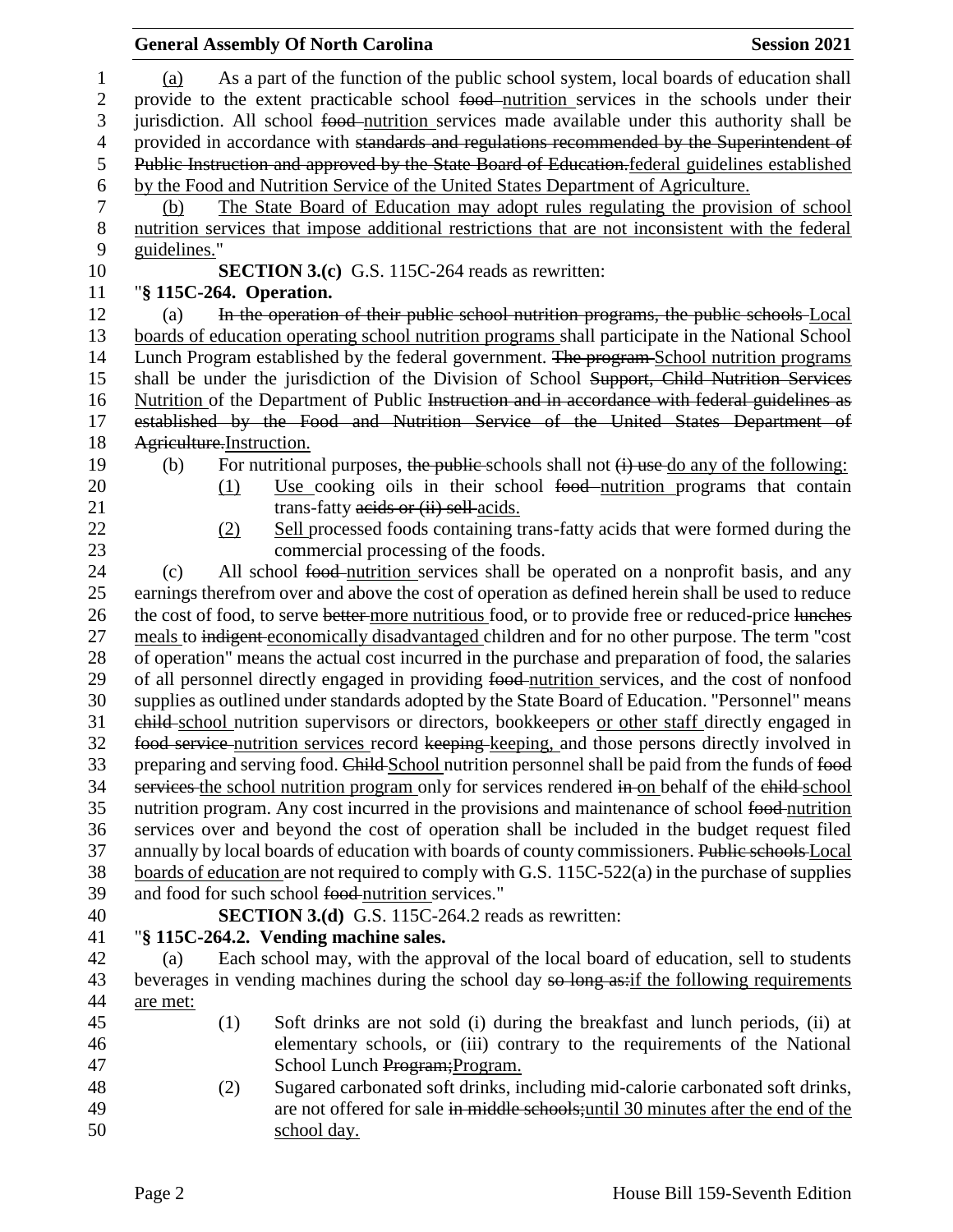| <b>General Assembly Of North Carolina</b>                                                                                                                                                       | <b>Session 2021</b> |
|-------------------------------------------------------------------------------------------------------------------------------------------------------------------------------------------------|---------------------|
| Not more than fifty percent (50%) of the offerings for sale to students in high<br>$\left(3\right)$<br>$\mathbf{1}$                                                                             |                     |
| $\boldsymbol{2}$<br>schools are sugared carbonated soft drinks;                                                                                                                                 |                     |
| 3<br>Diet carbonated soft drinks are not considered in the same category as sugared<br>(4)                                                                                                      |                     |
| carbonated soft drinks; anddrinks.                                                                                                                                                              |                     |
| Bottled water products are available in every school that has beverage<br>(5)                                                                                                                   |                     |
| vending.                                                                                                                                                                                        |                     |
| Nothing in subsection (a) of this section prohibits a school from adopting stricter<br>(b)                                                                                                      |                     |
| policies with respect to beverage vending.                                                                                                                                                      |                     |
| Snack vending in all schools shall, by school year 2006-2007, shall meet the<br>(c)                                                                                                             |                     |
| Proficient Level of the NC Eat Smart Nutrition Standards, such that in standards for competitive                                                                                                |                     |
| foods and beverages established by the Food and Nutrition Service of the United States                                                                                                          |                     |
| Department of Agriculture. In elementary schools, no snack vending is shall not be available to                                                                                                 |                     |
| students, and in middle and high schools, seventy-five percent (75%) of snack vending products                                                                                                  |                     |
| have shall not have more than 200 calories per portion or snack vending package."                                                                                                               |                     |
| <b>SECTION 3.(e)</b> G.S. 115C-264.3 is repealed.                                                                                                                                               |                     |
|                                                                                                                                                                                                 |                     |
| PART IV. REMOVE REFERENCE TO REGIONAL CASE MANAGERS                                                                                                                                             |                     |
| SECTION 4. Section 5(b) of S.L. 2021-8 reads as rewritten:                                                                                                                                      |                     |
| "SECTION 5.(b) Regional ease managers, directors, or other appropriate staff as determined<br>by the Department of Public Instruction, shall work to ensure that the standards developed by the |                     |
| State Board are implemented statewide by reviewing the curriculum and instruction methods of                                                                                                    |                     |
| each local school administrative unit in each service area and by consulting with each local school                                                                                             |                     |
| administrative unit as needed to bring literacy instruction into compliance. Review and                                                                                                         |                     |
| modification of all literacy instruction statewide shall be complete no later than November 15,                                                                                                 |                     |
| 2023. Modifications shall be implemented into curriculum and instruction as soon as possible,                                                                                                   |                     |
| and all curriculum and instruction as modified under this section shall be in place beginning with                                                                                              |                     |
| the 2024-2025 school year."                                                                                                                                                                     |                     |
|                                                                                                                                                                                                 |                     |
| PART V. EXTEND PRINCIPAL LICENSE EXEMPTION                                                                                                                                                      |                     |
| <b>SECTION 5.</b> Section 1(c) of S.L. 2021-170 reads as rewritten:                                                                                                                             |                     |
| "SECTION 1.(c) To be eligible for the waiver in subsection (b) of this section, an individual                                                                                                   |                     |
| shall meet the following criteria prior to being licensed as a school administrator:                                                                                                            |                     |
| Prior to August 31, 2022, August 31, 2024, the individual completed at least<br>(1)                                                                                                             |                     |
| one course as part of a master's degree program or a post-master's certificate                                                                                                                  |                     |
| designed for school administrators that was offered by an educator preparation                                                                                                                  |                     |
| program approved by the State Board of Education.                                                                                                                                               |                     |
| The individual completed a master's degree program or a post-master's<br>(2)                                                                                                                    |                     |
| certificate designed for school administrators that is offered by an educator                                                                                                                   |                     |
| preparation program approved by the State Board of Education.                                                                                                                                   |                     |
| The individual meets all licensure requirements in State law, rule, or policy<br>(3)                                                                                                            |                     |
| not otherwise waived by this section."                                                                                                                                                          |                     |
| PART VI. REVISE ALLOWABLE LITERACY FUND USES                                                                                                                                                    |                     |
| <b>SECTION 6.</b> G.S. 115D-31(b1) reads as rewritten:                                                                                                                                          |                     |
| A local community college may use all State funds allocated to it, except for Literacy<br>"(b1)                                                                                                 |                     |
| funds and Customized Training funds, for any authorized purpose that is consistent with the                                                                                                     |                     |
| college's Institutional Effectiveness Plan. The State Board of Community Colleges may authorize                                                                                                 |                     |
| a local community college to use up to twenty percent (20%) of the State Literacy funds allocated                                                                                               |                     |
| to it to provide employability skills, job-specific occupational and technical skills, and                                                                                                      |                     |
| developmental education instruction to students concurrently enrolled in an eligible community                                                                                                  |                     |
| college literacy course. Each local community college shall include in its Institutional                                                                                                        |                     |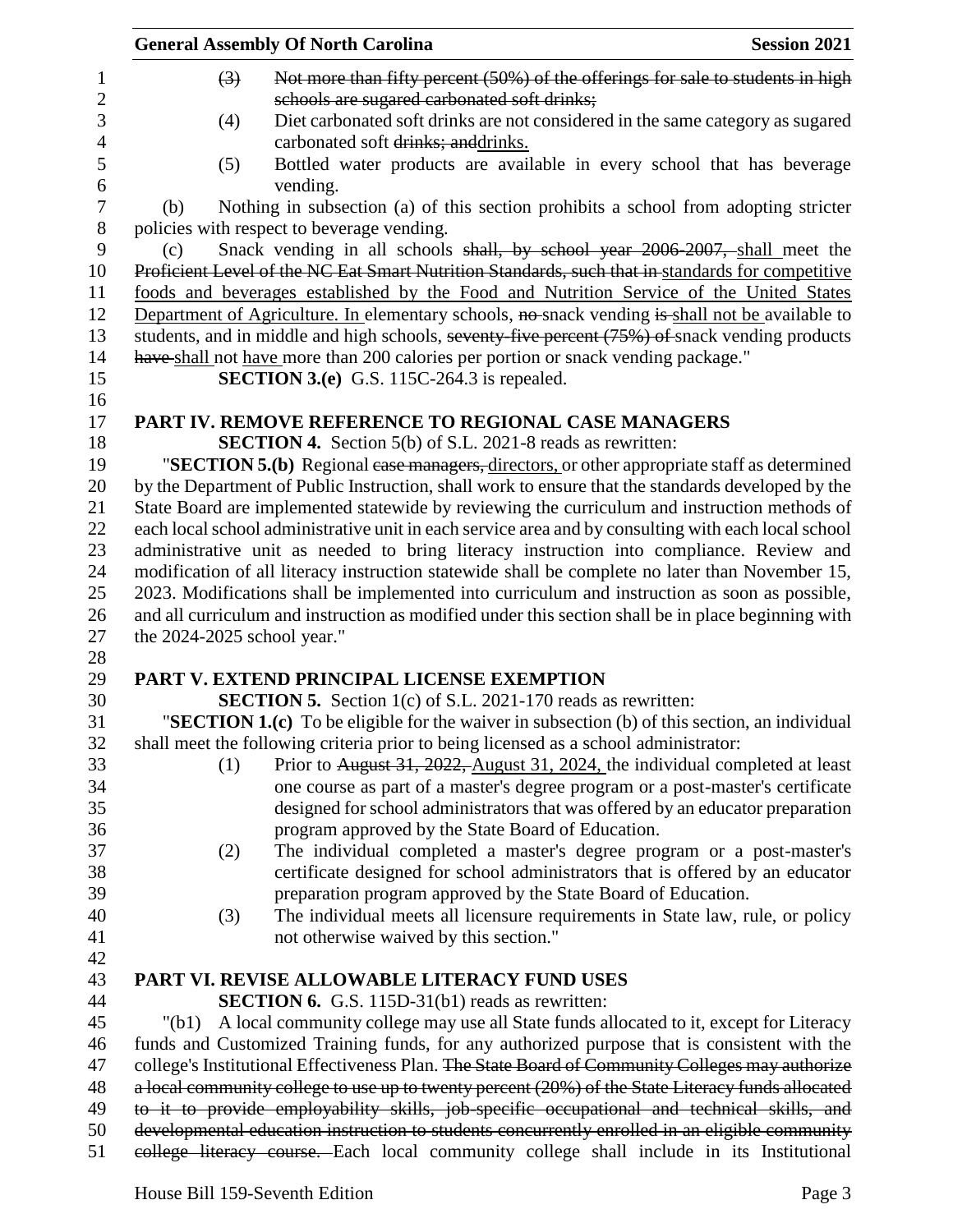| $\mathbf{1}$   |                                                                                        | Effectiveness Plan a section on how funding flexibility allows the college to meet the demands |  |  |  |
|----------------|----------------------------------------------------------------------------------------|------------------------------------------------------------------------------------------------|--|--|--|
| $\overline{2}$ | of the local community and to maintain a presence in all previously funded categorical |                                                                                                |  |  |  |
| 3              | programs."                                                                             |                                                                                                |  |  |  |
| $\overline{4}$ |                                                                                        |                                                                                                |  |  |  |
| 5              |                                                                                        | PART VII. CONFORM APPRENTICESHIP TO FEDERAL LAW                                                |  |  |  |
| 6              |                                                                                        | <b>SECTION 7.(a)</b> G.S. 115C-11.10 reads as rewritten:                                       |  |  |  |
| $\overline{7}$ |                                                                                        | "§ 115D-11.10. Definition of an apprentice.                                                    |  |  |  |
| $8\,$          |                                                                                        | The term "apprentice" means a person at least 16 years of age who is covered by a written      |  |  |  |
| 9              |                                                                                        | apprenticeship agreement approved by the Apprenticeship Council, which Council. The            |  |  |  |
|                |                                                                                        | apprenticeship agreement provides for not less than 2,000 hours of reasonably continuous       |  |  |  |
| 10             |                                                                                        |                                                                                                |  |  |  |
| 11             |                                                                                        | employment for the person for his or her participation in an approved schedule of work         |  |  |  |
| 12             |                                                                                        | experience shall provide for a term of apprenticeship measured by a time-based,                |  |  |  |
| 13             |                                                                                        | competency-based, or hybrid approach, as required by 29 C.F.R. § 29.5, and for organized,      |  |  |  |
| 14             |                                                                                        | related supplemental instruction in technical subjects related to the trade. A minimum of 144  |  |  |  |
| 15             |                                                                                        | hours of related supplemental instruction for each year of apprenticeship is recommended. The  |  |  |  |
| 16             |                                                                                        | required hours-measures for apprenticeship agreements and the recommended hours for related    |  |  |  |
| 17             |                                                                                        | supplemental instruction may be decreased or increased in accordance with standards adopted by |  |  |  |
| 18             |                                                                                        | the apprenticeship committee or sponsor, subject to approval of the State Board of Community   |  |  |  |
| 19             |                                                                                        | Colleges. Colleges, consistent with the requirements of 29 C.F.R. Part 29."                    |  |  |  |
| 20             |                                                                                        | SECTION 7.(b) G.S. 115C-11.11 reads as rewritten:                                              |  |  |  |
| 21             |                                                                                        | "§ 115D-11.11. Contents of agreement.                                                          |  |  |  |
| 22             |                                                                                        | Every apprentice agreement entered into under this Article shall contain:                      |  |  |  |
| 23             | (1)                                                                                    | The names of the contracting parties.                                                          |  |  |  |
| 24             | (2)                                                                                    | The date of birth of the apprentice.                                                           |  |  |  |
| 25             | (3)                                                                                    | A statement of the trade, craft, or business which the apprentice is to be taught,             |  |  |  |
| 26             |                                                                                        | and the time at which the apprenticeship will begin and end.                                   |  |  |  |
| 27             | (4)                                                                                    | A statement showing (i) the number of hours to be spent by the apprentice in                   |  |  |  |
| 28             |                                                                                        | work on the job-term of apprenticeship and measurement approach, as                            |  |  |  |
| 29             |                                                                                        | required by 29 C.F.R. $\S 29.5$ , and (ii) the number of hours to be spent in related          |  |  |  |
| 30             |                                                                                        | and supplemental instruction, which is recommended to be not less than 144                     |  |  |  |
| 31             |                                                                                        |                                                                                                |  |  |  |
| 32             |                                                                                        | hours per year. In no case shall the combined weekly hours of work and of                      |  |  |  |
|                |                                                                                        | required related and supplemental instruction of the apprentice exceed the                     |  |  |  |
| 33             |                                                                                        | maximum number of hours of work prescribed by law for a person of the age                      |  |  |  |
| 34             |                                                                                        | of the apprentice.                                                                             |  |  |  |
| 35             | (5)                                                                                    | A statement setting forth a schedule of the processes in the trade or industry                 |  |  |  |
| 36             |                                                                                        | division in which the apprentice is to be taught and the approximate time to                   |  |  |  |
| 37             |                                                                                        | be spent at each process.                                                                      |  |  |  |
| 38             | (6)                                                                                    | A statement of the graduated scale of wages to be paid the apprentice and                      |  |  |  |
| 39             |                                                                                        | whether the required school time shall be compensated.                                         |  |  |  |
| 40             | (7)                                                                                    | A statement providing for a period of probation of not more than 500 hours of                  |  |  |  |
| 41             |                                                                                        | employment and instruction extending over not more than four months, during                    |  |  |  |
| 42             |                                                                                        | which time the apprentice agreement shall be terminated by the Director at the                 |  |  |  |
| 43             |                                                                                        | request in writing of either party, and providing that after the probationary                  |  |  |  |
| 44             |                                                                                        | period the apprentice agreement may be terminated by the Director by mutual                    |  |  |  |
| 45             |                                                                                        | agreement of all parties or canceled by the Director for good and sufficient                   |  |  |  |
| 46             |                                                                                        | reason. The Council at the request of a joint apprentice committee may                         |  |  |  |
| 47             |                                                                                        | lengthen the period of probation.                                                              |  |  |  |
| 48             | (8)                                                                                    | A provision that all controversies or differences concerning the apprentice                    |  |  |  |
| 49             |                                                                                        | agreement which cannot be adjusted locally in accordance<br>with                               |  |  |  |
| 50             |                                                                                        | G.S. 115D-11.9 shall be submitted to the Director for determination.                           |  |  |  |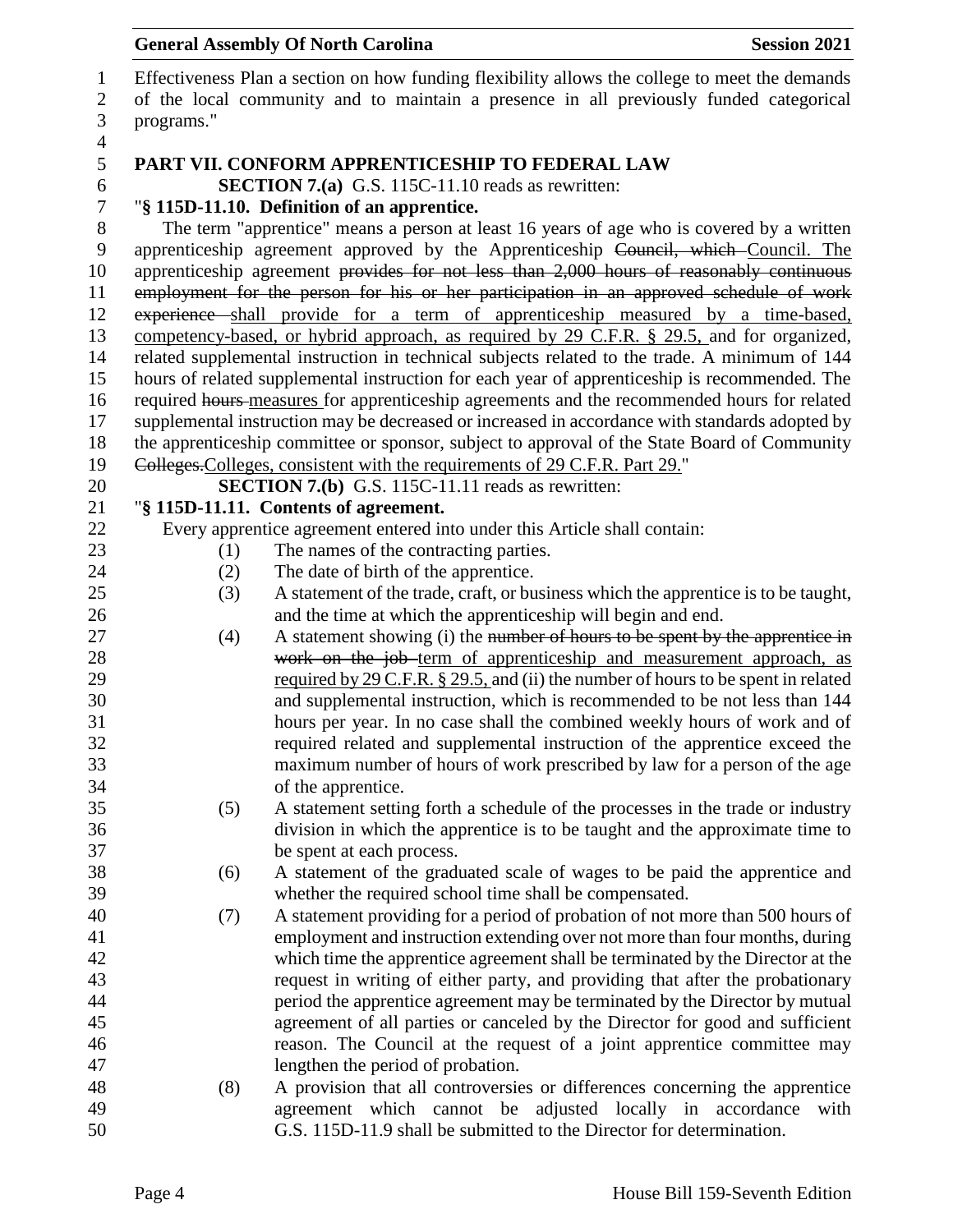|                      | <b>General Assembly Of North Carolina</b>             |                 | <b>Session 2021</b>                                                                                                                                          |
|----------------------|-------------------------------------------------------|-----------------|--------------------------------------------------------------------------------------------------------------------------------------------------------------|
| (9)                  |                                                       |                 | A provision that an employer who is unable to fulfill his or her obligation<br>under the apprentice agreement may with the approval of the Director transfer |
|                      |                                                       |                 | the contract to any other employer; provided, that the apprentice consents and<br>that the other employer agrees to assume the obligations of the apprentice |
|                      | agreement.                                            |                 |                                                                                                                                                              |
| (10)                 |                                                       |                 | Any additional terms and conditions as may be prescribed or approved by the<br>Director not inconsistent with the provisions of this Article."               |
|                      |                                                       |                 | PART VIII. PERMIT COMMUNITY COLLEGES TO COLLABORATE WITH PUBLIC                                                                                              |
|                      | AND NONPUBLIC SCHOOLS FOR CERTAIN PROGRAMS            |                 |                                                                                                                                                              |
|                      | <b>SECTION 8.</b> G.S. 115D-20(4) reads as rewritten: |                 |                                                                                                                                                              |
| $^{\prime\prime}(4)$ |                                                       |                 | To apply the standards and requirements for admission and graduation of                                                                                      |
|                      |                                                       |                 | students and other standards established by the State Board of Community                                                                                     |
|                      |                                                       |                 | Colleges. Notwithstanding any law or administrative rule to the contrary, local                                                                              |
|                      |                                                       |                 | community colleges are permitted to offer the following programs:                                                                                            |
|                      | a.                                                    |                 | Subject to the approval of the State Board of Community Colleges,                                                                                            |
|                      |                                                       |                 | local community colleges may collaborate with local school                                                                                                   |
|                      |                                                       |                 | administrative units public school units and nonpublic schools to offer                                                                                      |
|                      |                                                       |                 | courses through the following programs:                                                                                                                      |
|                      | $\ddagger$                                            |                 | Cooperative innovative high school programs as provided by                                                                                                   |
|                      |                                                       |                 | Part 9 of Article 16 of Chapter 115C of the General Statutes.                                                                                                |
|                      | 2.                                                    |                 | Academic transition pathways for qualified junior and senior                                                                                                 |
|                      |                                                       |                 | high school students that lead to a career technical education                                                                                               |
|                      |                                                       |                 | certificate, diploma, or State or industry-recognized credential                                                                                             |
|                      |                                                       |                 | and academic transition pathways for qualified freshmen and                                                                                                  |
|                      |                                                       |                 | sophomore high school students that lead to a career technical                                                                                               |
|                      |                                                       |                 | education certificate or diploma in (i) industrial<br>and                                                                                                    |
|                      |                                                       |                 | engineering technologies, (ii) agriculture and natural                                                                                                       |
|                      |                                                       |                 | resources, (iii) transportation technology, (iv) construction, or                                                                                            |
|                      |                                                       |                 | (v) business technologies.                                                                                                                                   |
|                      | 3.                                                    |                 | College transfer pathways requiring the successful completion                                                                                                |
|                      |                                                       |                 | of 30 semester credit hours of transfer courses, including                                                                                                   |
|                      |                                                       |                 | English and mathematics, for the following students:                                                                                                         |
|                      | I.                                                    |                 | Qualified junior and senior high school students.                                                                                                            |
|                      | II.                                                   |                 | Qualified freshman and sophomore high school                                                                                                                 |
|                      |                                                       |                 | students, if all of the following requirements are met:                                                                                                      |
|                      |                                                       | А.              | The student is determined to be academically                                                                                                                 |
|                      |                                                       |                 | gifted, have a demonstrated readiness for the                                                                                                                |
|                      |                                                       |                 | course material, and have the maturity to justify                                                                                                            |
|                      |                                                       |                 | admission to the community college by (i) the<br>community college president, (ii) the student's                                                             |
|                      |                                                       |                 | school<br>principal<br><b>or</b><br>equivalent                                                                                                               |
|                      |                                                       |                 | high                                                                                                                                                         |
|                      |                                                       |                 | administrator, and (iii) the academically gifted<br>coordinator, if one is employed by the high                                                              |
|                      |                                                       |                 | school or local school administrative unit.                                                                                                                  |
|                      |                                                       | <b>B.</b>       | The student participates in academic advising                                                                                                                |
|                      |                                                       |                 | focused on the implications of being admitted                                                                                                                |
|                      |                                                       |                 | to college early with representatives from the                                                                                                               |
|                      |                                                       |                 | high school and the community college.                                                                                                                       |
|                      |                                                       | $\mathcal{C}$ . | The student's parent or guardian has given                                                                                                                   |
|                      |                                                       |                 | consent for the student to participate.                                                                                                                      |
|                      |                                                       |                 |                                                                                                                                                              |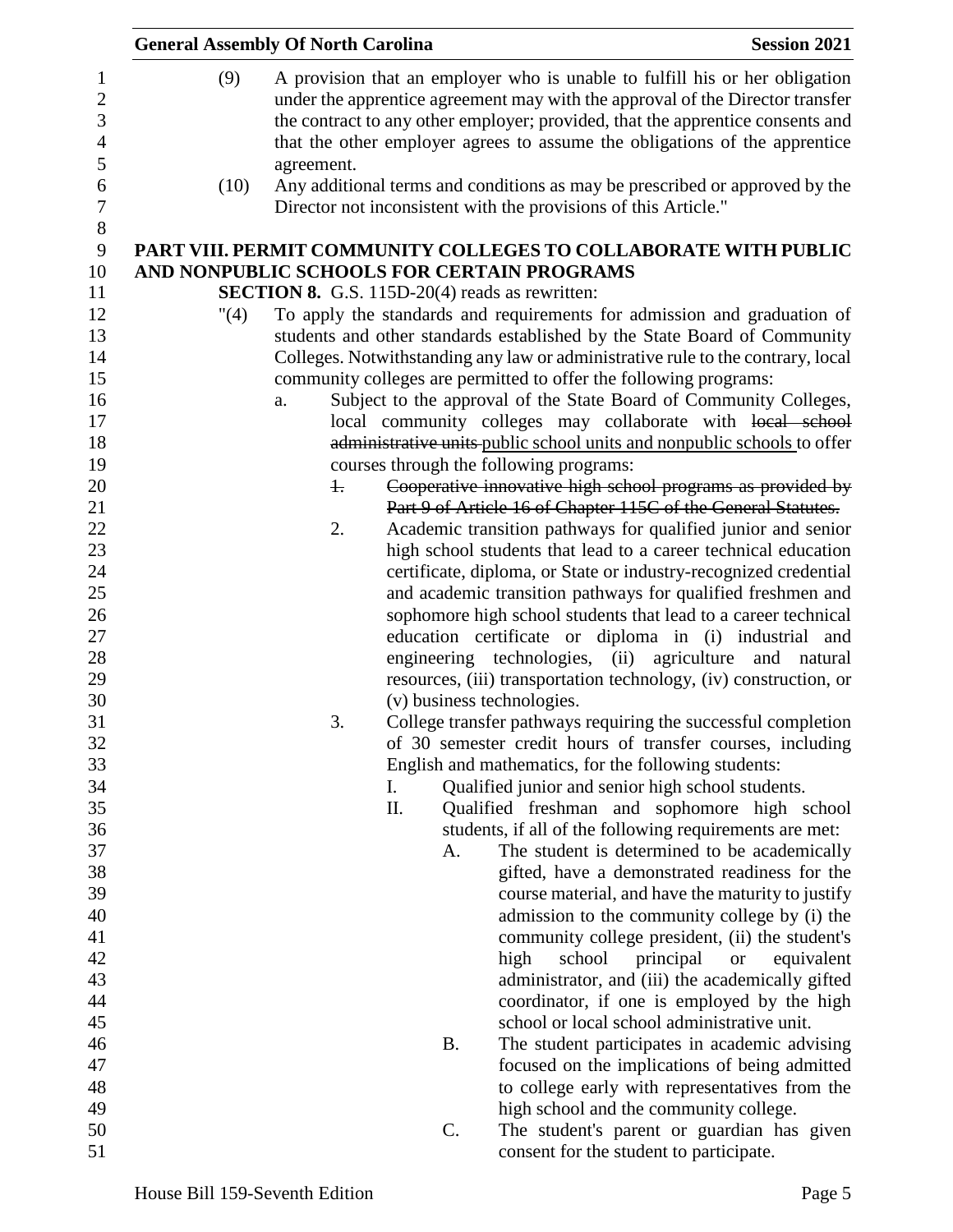|                                                                                                                                                                                              |               | <b>General Assembly Of North Carolina</b>                                                                                      | <b>Session 2021</b> |
|----------------------------------------------------------------------------------------------------------------------------------------------------------------------------------------------|---------------|--------------------------------------------------------------------------------------------------------------------------------|---------------------|
|                                                                                                                                                                                              | <u>a1.</u>    | Subject to the approval of the State Board of Community Colleges,                                                              |                     |
|                                                                                                                                                                                              |               | local community colleges may collaborate with local school<br>administrative units to offer cooperative innovative high school |                     |
|                                                                                                                                                                                              |               | programs, as provided by Part 9 of Article 16 of Chapter 115C of the                                                           |                     |
|                                                                                                                                                                                              |               | General Statutes.                                                                                                              |                     |
|                                                                                                                                                                                              | $\mathbf b$ . | During the summer quarter, persons less than 16 years old may be                                                               |                     |
|                                                                                                                                                                                              |               | permitted to take noncredit courses on a self-supporting basis, subject                                                        |                     |
|                                                                                                                                                                                              |               | to rules of the State Board of Community Colleges.                                                                             |                     |
|                                                                                                                                                                                              | c.            | High school students may be permitted to take noncredit courses in                                                             |                     |
|                                                                                                                                                                                              |               | safe driving on a self-supporting basis during the academic year or the                                                        |                     |
|                                                                                                                                                                                              |               | summer.                                                                                                                        |                     |
|                                                                                                                                                                                              | d.            | High school students 16 years and older may be permitted to take                                                               |                     |
|                                                                                                                                                                                              |               | noncredit courses, except adult basic skills, subject to rules                                                                 |                     |
|                                                                                                                                                                                              |               | promulgated by the State Board of Community Colleges."                                                                         |                     |
|                                                                                                                                                                                              |               | PART IX. NORTH CAROLINA PRINCIPAL FELLOWS AND NORTH CAROLINA                                                                   |                     |
|                                                                                                                                                                                              |               | <b>TEACHING FELLOWS CHANGES</b>                                                                                                |                     |
|                                                                                                                                                                                              |               | <b>SECTION 9.(a)</b> The title for Article 5C of Chapter 116 of the General Statutes reads                                     |                     |
| as rewritten:                                                                                                                                                                                |               |                                                                                                                                |                     |
|                                                                                                                                                                                              |               | "North Carolina Principal Fellows and Transforming Principal Preparation-Program."                                             |                     |
|                                                                                                                                                                                              |               | <b>SECTION 9.(b)</b> G.S. 116-74.41 reads as rewritten:                                                                        |                     |
|                                                                                                                                                                                              |               | "§ 116-74.41. North Carolina Principal Fellows and TP3 Commission established;                                                 |                     |
|                                                                                                                                                                                              | membership.   |                                                                                                                                |                     |
| There is established the North Carolina Principal Fellows and TP3 Commission. The<br>(a)<br>Commission shall exercise its powers and duties independently in its administration of the North |               |                                                                                                                                |                     |
|                                                                                                                                                                                              |               | Carolina Principal Fellows and Transforming Principal Preparation Program in accordance with                                   |                     |
|                                                                                                                                                                                              |               | this Article. The Director of the Program shall staff the Commission in accordance with                                        |                     |
|                                                                                                                                                                                              |               | G.S. 116-74.49. The State Education Assistance Authority as created in G.S. 116-203 shall be                                   |                     |
|                                                                                                                                                                                              |               | responsible for awarding grants upon selection of the recipients by the Commission in accordance                               |                     |
|                                                                                                                                                                                              |               | with G.S. 116-74.46 and executing agreements for forgivable scholarship loans, cancelling                                      |                     |
|                                                                                                                                                                                              |               | through service, collecting, and otherwise enforcing the agreements under G.S. 116-74.48.                                      |                     |
| $\left( \text{a1}\right)$                                                                                                                                                                    |               | Repealed by Session Laws 2018-5, s. 10A.3(a), effective July 1, 2018.                                                          |                     |
| (b)                                                                                                                                                                                          |               | The Commission shall consist of 15 members appointed as follows:                                                               |                     |
| .                                                                                                                                                                                            |               |                                                                                                                                |                     |
| (10)                                                                                                                                                                                         |               | The chairperson chair of the Board of the State Education Assistance                                                           |                     |
|                                                                                                                                                                                              |               | Authority. Authority, or the chair's designee.                                                                                 |                     |
| $\ldots$ "                                                                                                                                                                                   |               |                                                                                                                                |                     |
|                                                                                                                                                                                              |               | <b>SECTION 9.(c)</b> G.S. 116-74.41A reads as rewritten:                                                                       |                     |
| "§ 116-74.41A. Definitions.                                                                                                                                                                  |               |                                                                                                                                |                     |
|                                                                                                                                                                                              |               | For the purposes of this Article, the following definitions apply:                                                             |                     |
| .<br>(2)                                                                                                                                                                                     |               | Commission. – The North Carolina Principal Fellows and TP3 Commission.                                                         |                     |
|                                                                                                                                                                                              |               |                                                                                                                                |                     |
| (9)                                                                                                                                                                                          |               | Program. - The North Carolina Principal Fellows and Transforming Principal                                                     |                     |
|                                                                                                                                                                                              |               | Preparation-Program established pursuant to G.S. 116-74.44.                                                                    |                     |
| .                                                                                                                                                                                            |               |                                                                                                                                |                     |
| (13)                                                                                                                                                                                         |               | Trust Fund. - The North Carolina Principal Fellows and TP3-Trust Fund                                                          |                     |
|                                                                                                                                                                                              |               | established pursuant to G.S. 116-74.41B."                                                                                      |                     |
|                                                                                                                                                                                              |               | <b>SECTION 9.(d)</b> G.S. 116-74.41B reads as rewritten:                                                                       |                     |
|                                                                                                                                                                                              |               | "§ 116-74.41B. The North Carolina Principal Fellows and TP3-Trust Fund.                                                        |                     |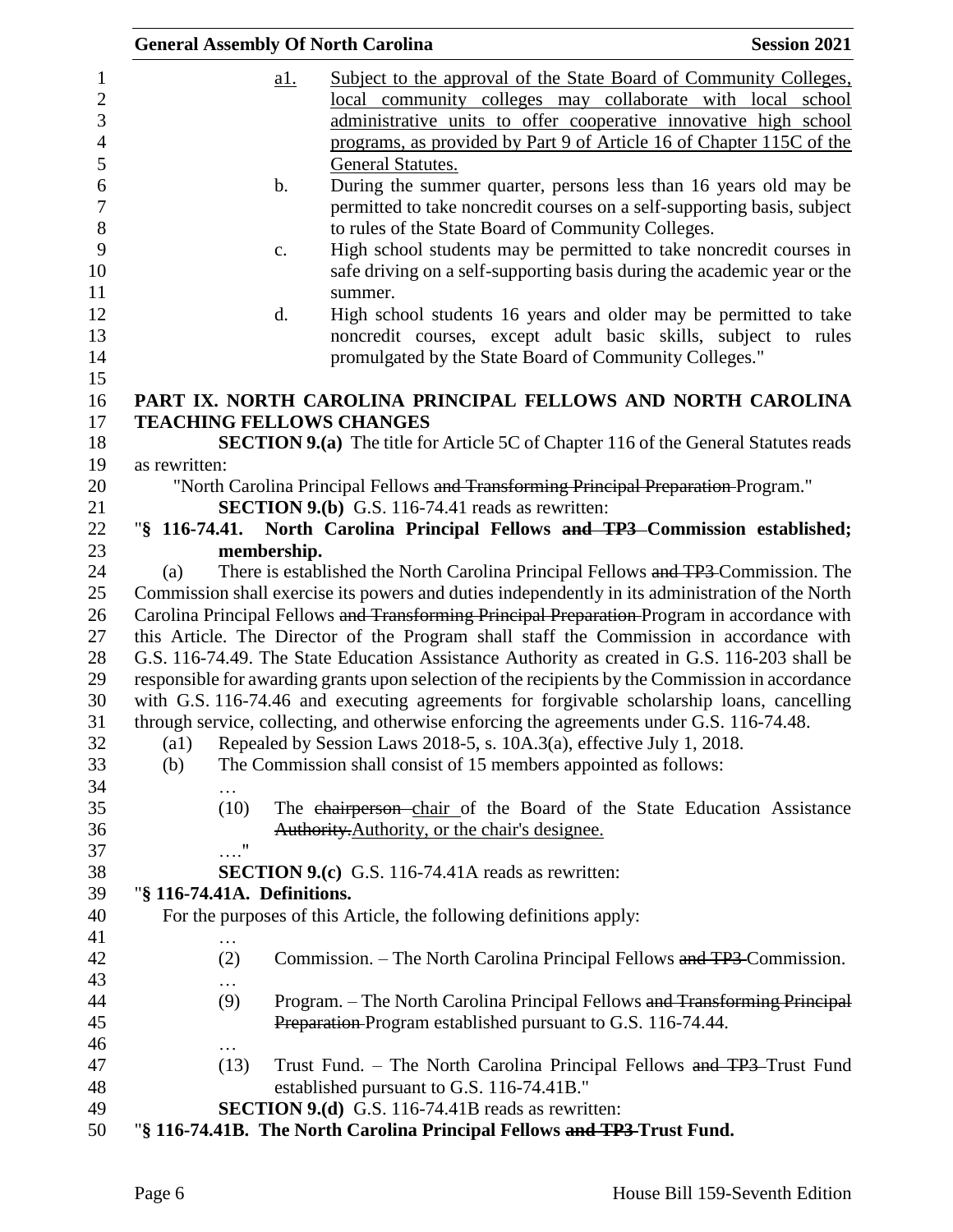|                        |                                                                                                                                                                                                 | <b>General Assembly Of North Carolina</b>                                                                                                                                                                                                                                                    | <b>Session 2021</b> |  |
|------------------------|-------------------------------------------------------------------------------------------------------------------------------------------------------------------------------------------------|----------------------------------------------------------------------------------------------------------------------------------------------------------------------------------------------------------------------------------------------------------------------------------------------|---------------------|--|
| 1<br>$\mathbf{2}$<br>3 | (a)                                                                                                                                                                                             | Trust Fund Established. - The North Carolina Principal Fellows and TP3-Trust Fund<br>shall be an institutional trust fund established pursuant to G.S. 116-36.1. All funds appropriated<br>to, or otherwise received by, (i) the Program for the award of grants pursuant to G.S. 116-74.44, |                     |  |
| $\overline{4}$<br>5    | (ii) all funds received as repayment of scholarship loans, including under the former Principal<br>Fellows Program administered under G.S. 116-74.42 and the Transforming Principal Preparation |                                                                                                                                                                                                                                                                                              |                     |  |
| 6                      |                                                                                                                                                                                                 | Program under G.S. 116-209.77, and (iii) all interest earned on these funds shall be placed in the                                                                                                                                                                                           |                     |  |
| $\tau$                 | Trust Fund.                                                                                                                                                                                     |                                                                                                                                                                                                                                                                                              |                     |  |
| $8\,$                  | $\ldots$ "                                                                                                                                                                                      |                                                                                                                                                                                                                                                                                              |                     |  |
| 9                      |                                                                                                                                                                                                 | <b>SECTION 9.(e)</b> G.S. 116-74.44 reads as rewritten:                                                                                                                                                                                                                                      |                     |  |
| 10                     |                                                                                                                                                                                                 | "§ 116-74.44. North Carolina Principal Fellows and Transforming Principal Preparation                                                                                                                                                                                                        |                     |  |
| 11                     |                                                                                                                                                                                                 | Program established; administration.                                                                                                                                                                                                                                                         |                     |  |
| 12                     | (a)                                                                                                                                                                                             | Established. - There is established the North Carolina Principal Fellows and                                                                                                                                                                                                                 |                     |  |
| 13                     |                                                                                                                                                                                                 | <b>Transforming Principal Preparation-Program as a competitive grant program for eligible entities</b>                                                                                                                                                                                       |                     |  |
| 14                     |                                                                                                                                                                                                 | for the purpose of elevating educators in North Carolina public schools by transforming the                                                                                                                                                                                                  |                     |  |
| 15                     |                                                                                                                                                                                                 | preparation of principals across the State and providing for forgivable scholarship loans to the                                                                                                                                                                                             |                     |  |
| 16                     |                                                                                                                                                                                                 | participants of those school leader preparation programs. The Authority shall administer the                                                                                                                                                                                                 |                     |  |
| 17                     |                                                                                                                                                                                                 | North Carolina Principal Fellows and Transforming Principal Preparation Program in                                                                                                                                                                                                           |                     |  |
| 18                     |                                                                                                                                                                                                 | collaboration with the Commission as set forth in this Article to provide funds for the preparation                                                                                                                                                                                          |                     |  |
| 19                     |                                                                                                                                                                                                 | and support of highly effective future school principals in North Carolina.                                                                                                                                                                                                                  |                     |  |
| 20                     | . "                                                                                                                                                                                             |                                                                                                                                                                                                                                                                                              |                     |  |
| 21                     |                                                                                                                                                                                                 | <b>SECTION 9.(f)</b> G.S. 116-74.49 reads as rewritten:                                                                                                                                                                                                                                      |                     |  |
| 22                     |                                                                                                                                                                                                 | "§ 116-74.49. Staff to the Commission.                                                                                                                                                                                                                                                       |                     |  |
| 23<br>24               |                                                                                                                                                                                                 | The Commission shall appoint a director of the North Carolina Principal Fellows and<br><b>Transforming Principal Preparation-Program.</b> The director shall chair and staff the Commission                                                                                                  |                     |  |
| 25                     |                                                                                                                                                                                                 | and shall administer the extracurricular enhancement activities of the Program. The University                                                                                                                                                                                               |                     |  |
| 26                     |                                                                                                                                                                                                 | of North Carolina System Office shall provide office space for the Program. The office space                                                                                                                                                                                                 |                     |  |
| 27                     |                                                                                                                                                                                                 | shall not be located on the campus of a constituent institution."                                                                                                                                                                                                                            |                     |  |
| 28                     |                                                                                                                                                                                                 | <b>SECTION 9.(g)</b> G.S. 116-209.61(b)(3) reads as rewritten:                                                                                                                                                                                                                               |                     |  |
| 29                     | "(3)                                                                                                                                                                                            | The following five members shall serve as ex officio members to the                                                                                                                                                                                                                          |                     |  |
| 30                     |                                                                                                                                                                                                 | Commission:                                                                                                                                                                                                                                                                                  |                     |  |
| 31                     |                                                                                                                                                                                                 | The North Carolina Teacher of the Year.<br>a.                                                                                                                                                                                                                                                |                     |  |
| 32                     |                                                                                                                                                                                                 | The North Carolina Principal of the Year.<br>b.                                                                                                                                                                                                                                              |                     |  |
| 33                     |                                                                                                                                                                                                 | The North Carolina Superintendent of the Year.<br>c.                                                                                                                                                                                                                                         |                     |  |
| 34                     |                                                                                                                                                                                                 | The chair of the Board of the State Education Assistance<br>d.                                                                                                                                                                                                                               |                     |  |
| 35                     |                                                                                                                                                                                                 | Authority. Authority, or the chair's designee.                                                                                                                                                                                                                                               |                     |  |
| 36                     |                                                                                                                                                                                                 | The Director of the North Carolina Teaching Fellows Program."<br>e.                                                                                                                                                                                                                          |                     |  |
| 37                     |                                                                                                                                                                                                 |                                                                                                                                                                                                                                                                                              |                     |  |
| 38                     |                                                                                                                                                                                                 | PART X. EXPAND NCSSM BOARD OF TRUSTEES                                                                                                                                                                                                                                                       |                     |  |
| 39                     |                                                                                                                                                                                                 | SECTION 10.(a) G.S. 116-233(a) reads as rewritten:                                                                                                                                                                                                                                           |                     |  |
| 40                     | Notwithstanding the provisions of G.S. 116-31(d), there shall be a Board of Trustees<br>"(a)                                                                                                    |                                                                                                                                                                                                                                                                                              |                     |  |
| 41                     | of the School, which shall consist of up to $\frac{30-31}{10}$ members as follows:                                                                                                              |                                                                                                                                                                                                                                                                                              |                     |  |
| 42                     | (1)                                                                                                                                                                                             | <b>Thirteen-Fourteen members who shall be appointed by the Board of Governors</b>                                                                                                                                                                                                            |                     |  |
| 43                     |                                                                                                                                                                                                 | of The University of North Carolina, one from each congressional district.                                                                                                                                                                                                                   |                     |  |
| 44                     | (2)                                                                                                                                                                                             | Four members without regard to residency who shall be appointed by the                                                                                                                                                                                                                       |                     |  |
| 45                     |                                                                                                                                                                                                 | Board of Governors of The University of North Carolina.                                                                                                                                                                                                                                      |                     |  |
| 46                     | (3)                                                                                                                                                                                             | Three members, ex officio, who shall be the chief academic officers,                                                                                                                                                                                                                         |                     |  |
| 47<br>48               |                                                                                                                                                                                                 | respectively, of constituent institutions or the members' designees. The Board                                                                                                                                                                                                               |                     |  |
| 49                     |                                                                                                                                                                                                 | of Governors shall in 1985 and quadrennially thereafter designate the three<br>constituent institutions whose chief academic officers or officers' designees                                                                                                                                 |                     |  |
| 50                     |                                                                                                                                                                                                 | shall so serve, such designations to expire on June 30, 1989, and quadrennially                                                                                                                                                                                                              |                     |  |
| 51                     |                                                                                                                                                                                                 | thereafter.                                                                                                                                                                                                                                                                                  |                     |  |
|                        |                                                                                                                                                                                                 |                                                                                                                                                                                                                                                                                              |                     |  |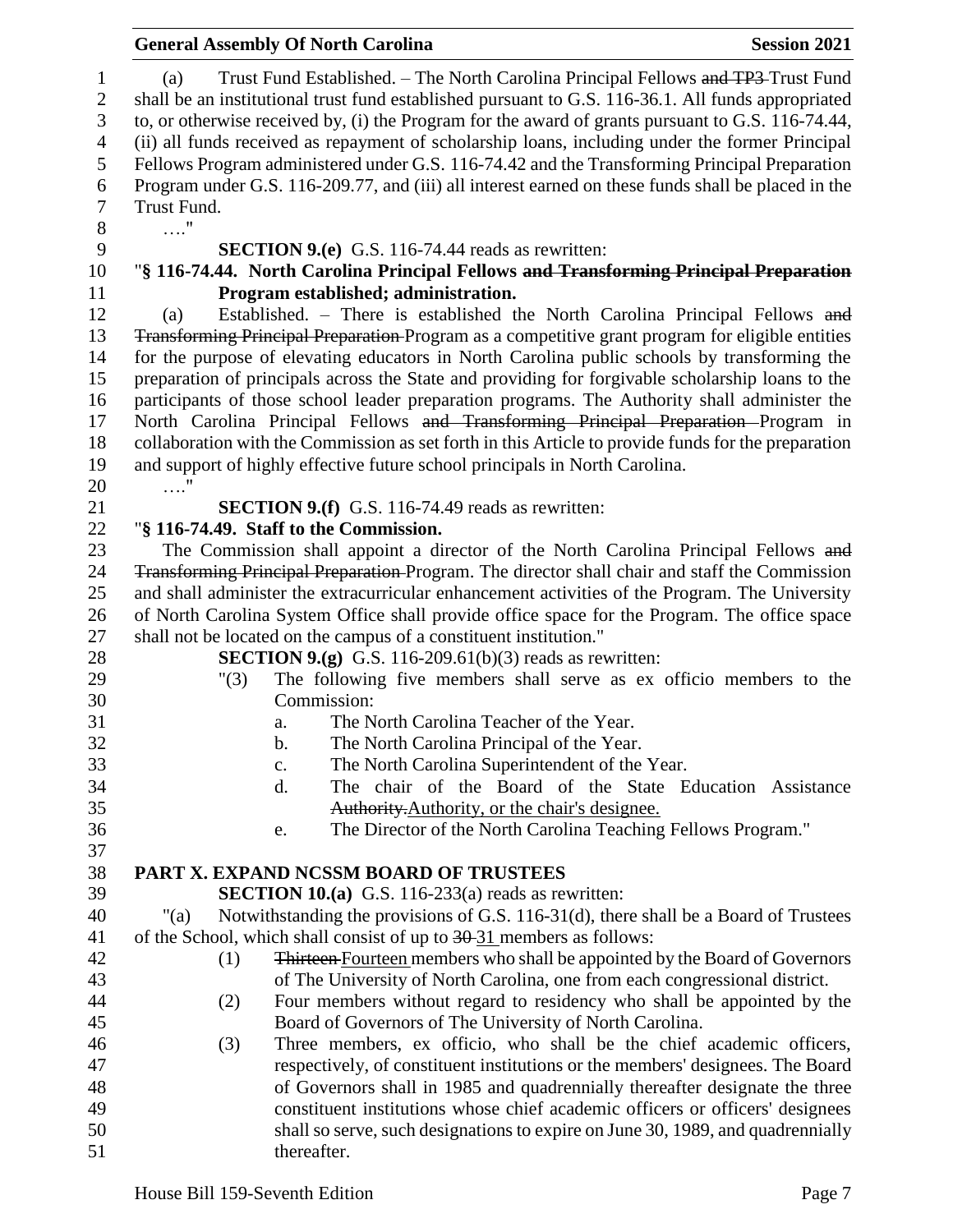| <b>Session 2021</b><br><b>General Assembly Of North Carolina</b>                                                                                                                                                                                                                                                                                                                                                                                |
|-------------------------------------------------------------------------------------------------------------------------------------------------------------------------------------------------------------------------------------------------------------------------------------------------------------------------------------------------------------------------------------------------------------------------------------------------|
| The chief academic officer of a college or university in North Carolina other<br>(4)<br>than a constituent institution, ex officio, or the chief academic officer's<br>designee. The Board of Governors shall designate in 1985 and quadrennially<br>thereafter which college or university whose chief academic officer or<br>officer's designee shall so serve, such designation to expire on June 30, 1989,<br>and quadrennially thereafter. |
| appointed by the General Assembly upon the<br>(5)<br>Three members<br>recommendation of the President Pro Tempore of the Senate in accordance<br>with G.S. 120-121.                                                                                                                                                                                                                                                                             |
| appointed by the General Assembly upon the<br>Three members<br>(6)<br>recommendation of the Speaker of the House of Representatives in<br>accordance with G.S. 120-121.                                                                                                                                                                                                                                                                         |
| Repealed by Session Laws 2016-126, 4th Ex. Sess., s. 36, effective December<br>(7)<br>19, 2016. See editor's note for applicability.                                                                                                                                                                                                                                                                                                            |
| The president of the student government, ex officio, who shall be a nonvoting<br>(8)<br>member.                                                                                                                                                                                                                                                                                                                                                 |
| Up to two additional nonvoting members selected at the discretion of the<br>(9)<br>chancellor and the Board of Trustees, with terms expiring June 30 of each<br>year."                                                                                                                                                                                                                                                                          |
| <b>SECTION 10.(b)</b> This section becomes effective July 1, 2023. In accordance with<br>G.S. 116-233(a), as amended by this section, the member appointed to the position created by<br>this section shall be appointed to a term ending June 30, 2027.                                                                                                                                                                                        |
| PART XI. CLARIFY ELIGIBILITY OF DISABLED VETERANS FOR PATRIOT STAR<br><b>FAMILY SCHOLARSHIP PROGRAMS</b>                                                                                                                                                                                                                                                                                                                                        |
| <b>SECTION 11.(a)</b> Section 8.3(c)(3) of S.L. 2021-180, as amended by Section 2.8(a)                                                                                                                                                                                                                                                                                                                                                          |
| of S.L. 2022-6, reads as rewritten:<br>Eligible disabled veteran. $-$ Any person who is $(i)$ a parent of an eligible child<br>"(3)<br>pursuant to sub-sub-subdivision 3. of sub-subdivision b. of subdivision (2) of                                                                                                                                                                                                                           |
| this subsection, (ii) completed, and (iii) is a veteran who meets the following<br>criteria:                                                                                                                                                                                                                                                                                                                                                    |
| Incurred traumatic injuries or wounds or sustained a major illness<br>a.<br>while a member of the Armed Forces during a period of war, national<br>emergency, or training in preparation for future conflicts, and the<br>injuries, wounds, or illness are a direct result of service in the line of                                                                                                                                            |
| duty.<br>Is receiving compensation of at least fifty percent (50%) as rated by<br><u>b.</u><br>the U.S. Department of Veterans Affairs for a disability connected to                                                                                                                                                                                                                                                                            |
| the injuries, wounds, or illness identified in accordance with<br>sub-subdivision a. of this subdivision.                                                                                                                                                                                                                                                                                                                                       |
| Is a resident of North Carolina when scholarship documentation is<br>$\underline{C}$ .<br>completed.                                                                                                                                                                                                                                                                                                                                            |
| Is attending or has been accepted to enroll in an eligible postsecondary<br><u>d.</u><br>institution."<br><b>SECTION 11.(b)</b> Section 8.19(c)(3) of S.L. 2021-180, as amended by Section 2.8(b)                                                                                                                                                                                                                                               |
| of S.L. 2022-6, reads as rewritten:                                                                                                                                                                                                                                                                                                                                                                                                             |
| Eligible disabled veteran. $-$ Any person who $(i)$ is a parent of an eligible child<br>"(3)<br>pursuant to sub-sub-subdivision 3. of sub-subdivision b. of subdivision (2) of                                                                                                                                                                                                                                                                  |
| this subsection and (ii) is a veteran who meets the following criteria:                                                                                                                                                                                                                                                                                                                                                                         |
| Incurred traumatic injuries or wounds or sustained a major illness<br><u>a.</u>                                                                                                                                                                                                                                                                                                                                                                 |
| while a member of the Armed Forces during a period of war, national                                                                                                                                                                                                                                                                                                                                                                             |